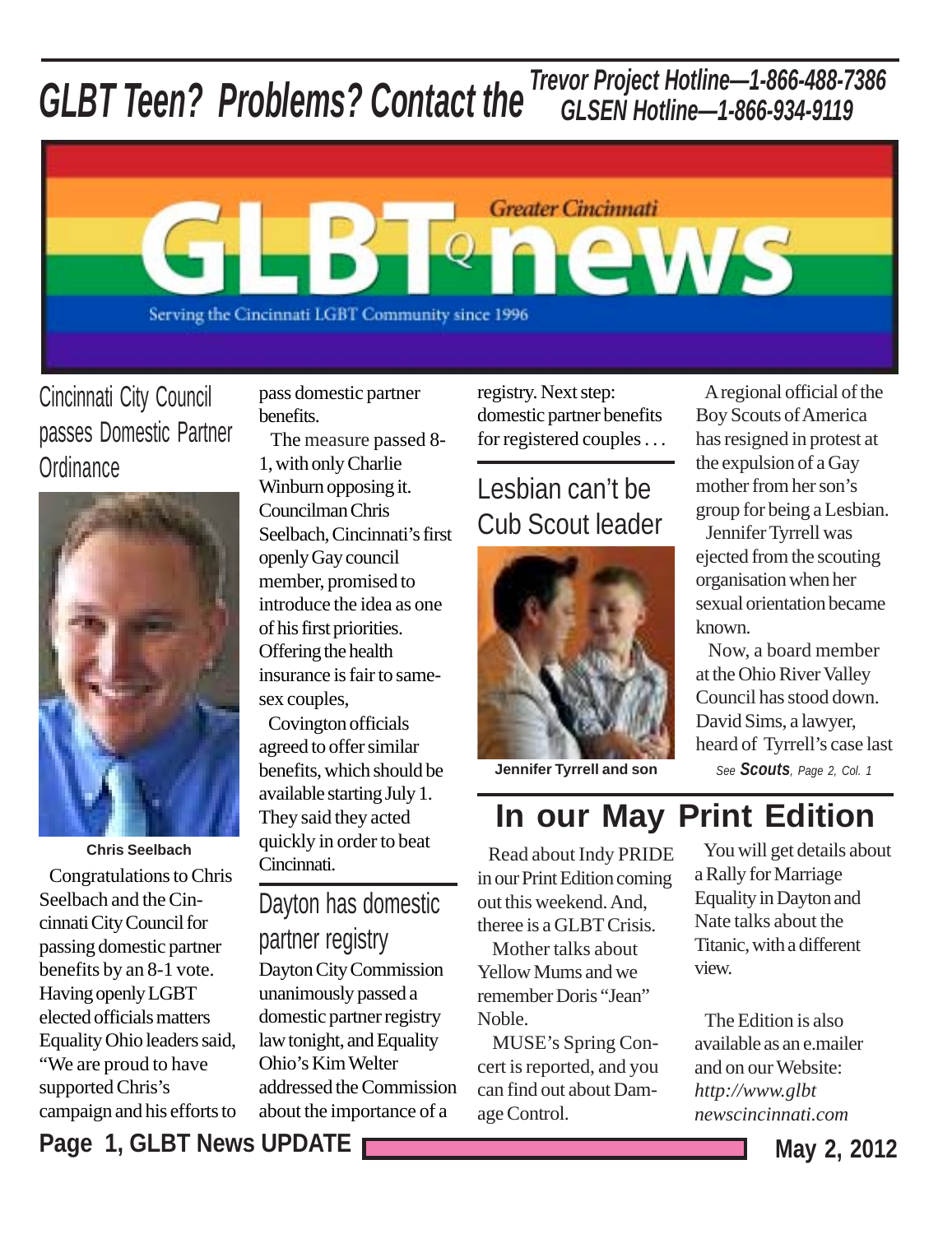#### **Page 2—GLBT NEWS UPDATE May 2, 2012 May 2, 2012**



### *Real Estate with Marty*

 **This column is on Page 4**



week and resigned in protest. *Scouts—from Page 1*

 He told the **Los Angeles Times:** "I felt that it was wrong that she was removed as the Tiger Cub leader solely based on her sexual orientation." The Boy Scouts of America has adopted positions since 1991 which state that homosexuality is

"inconsistent with the Scout Oath that a Scout be morally straight and in the Scout Law that a Scout be clean in word and deed".

 The Ohio River Valley Council is headquartered in Wheeling and serves the upper panhandle of West Virginia..





#### **A Letter From Integrity** Call to prayer **VP National Affairs Jon M. Richardson**

 I'd like to take a moment to invite you into a

time of prayer for our brothers and sisters in the United Methodist Church who are meeting right now (*through the end of the week*) in their quadrennial (*once every four years*) General Conference in Tampa, Florida. I grew up in the

United Methodist Church, and my father is a retired clergyman in that tradition. I personally know many United Methodists who share in the striving for LGBT rights in the United Methodist Church. I know many talented and pious



men and women of God who have been denied access to the ordination process in the United Methodist Church simply

**Richardson** because of their integrity in living honestly as the Gay, Lesbian, Bisexual, and Transgender people that God created

*See Integrity, Page 3, Col. 1*



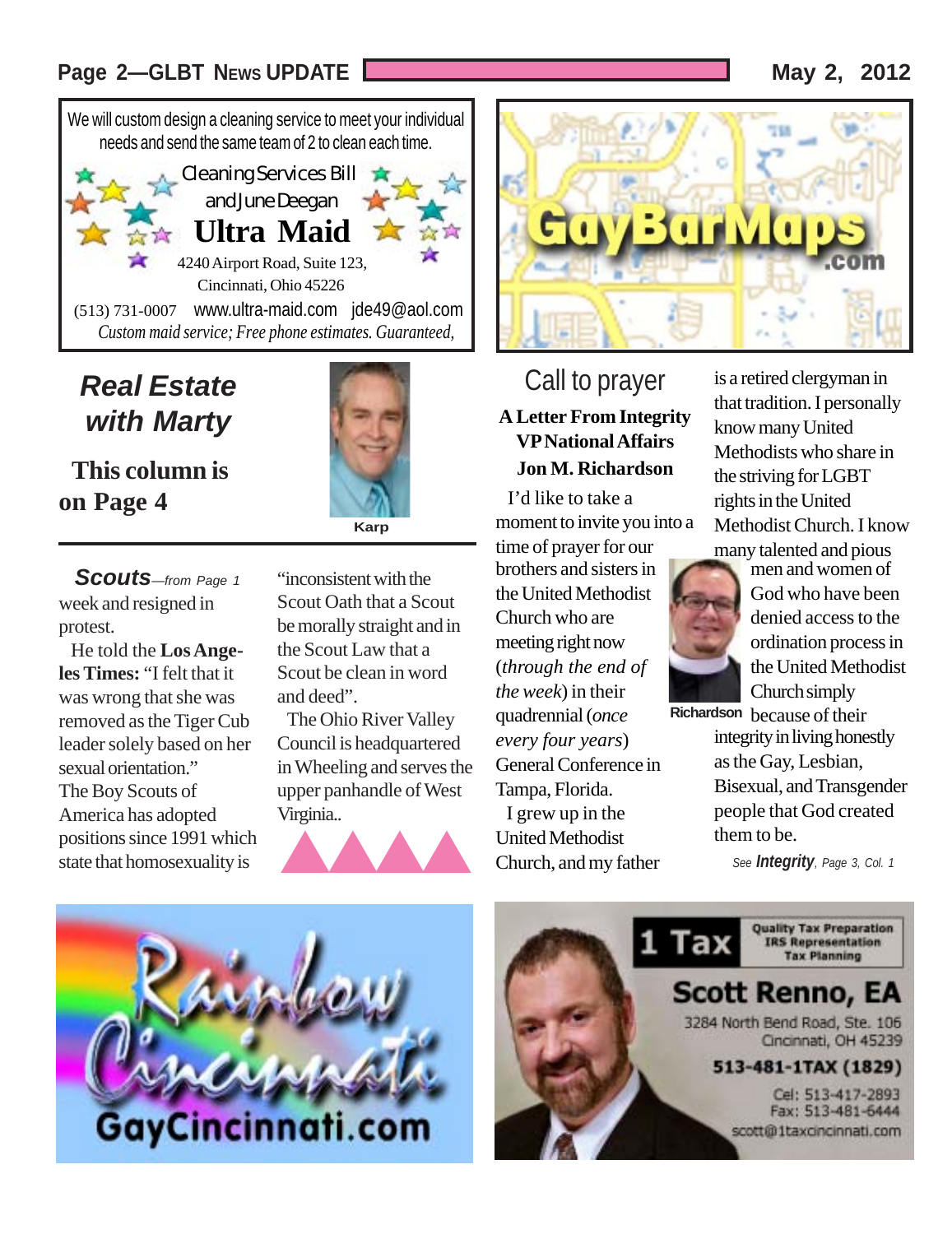#### **May 2, 2012 GLBT News UPDATE—Page 3**



#### *Integrity—from Page 2*

 I know several ordained United Methodist leaders who, in sacrifice to their call, have been forced into lives of secrecy and shame.

 It breaks my heart to see our brothers and sisters striving in the same uphill battle in which we, in the Episcopal Church, have been so successful for these last 35 years.

 But I ask you to pray for the United Methodist Church — not just because they still have so far to go, or because of my personal ties, but because their lives as a

denomination are so closely linked with ours. As you probably know, the Methodist tradition grew out of the Anglican tradition. We are closely linked in our lineage as people of faith. As such, we have long had close ties. At our last General Convention, we entered into an agreement of "inter-Eucharistic sharing" — an outward and visible sign of our inward and spiritual connection. Under this agreement, United Methodist and Episcopal clergy are invited to concelebrate the Holy Eucharist together, under

**Meetings on 2<sup>nd</sup> Tuesdays 7:00 - 9:30 p.m. at Mt. Auburn Presbyterian Church http://www.pflagcinci.org/ info@pflagcinci.org (513) 721-7900**

# **Volunteer at Your GLBT Center** Tuesdays with Toby Martino

http://www.cincyglbt.com/ volunteers

the direction of our bishops. Our ties are growing closer and more tangible, so their struggles are becoming more closely tied with our own.

 The video below is of a flash mob that was organized by one of the progressive lobbying organizations of the United Methodist Church — The Love Your Neighbor Coalition (http://gc12.org/ tag/love-your-neighbor/).

 Despite the challenges and disappointments that they have continued to face at this General Conference, their continued joy and hope remains



admirable. May God shield them in their joy. I particularly love the song that they've chosen - "You Can't Stop the Beat" from *Hairspray*. It's true. As we are so often reminded: the arc of history is long, but it bends toward justice. http://www.youtube.com/ watch?v=l9T-9d1AIW0&feature=share The Rev. Jon M. Richardson www.JonMRichardson.com





#### *Lynne and Kent Lefebvre*

Lynne, "We have a mixed marriage, he is Lutheran and I am atheist. The Gathering is the answer to our spiritual needs. Come join us.:

www.thegatheringcincinnati.org/ A United Church of Christ Congregation 1431 Main St - Over the Rhine





25 % off any new client grooming or bath service. Please call to schedule an appointment.

> 2940 Hebron Park Drive Suite 102 Hebron, KY 41048 859-586-5100 www.youtbetfriendpetalon.com